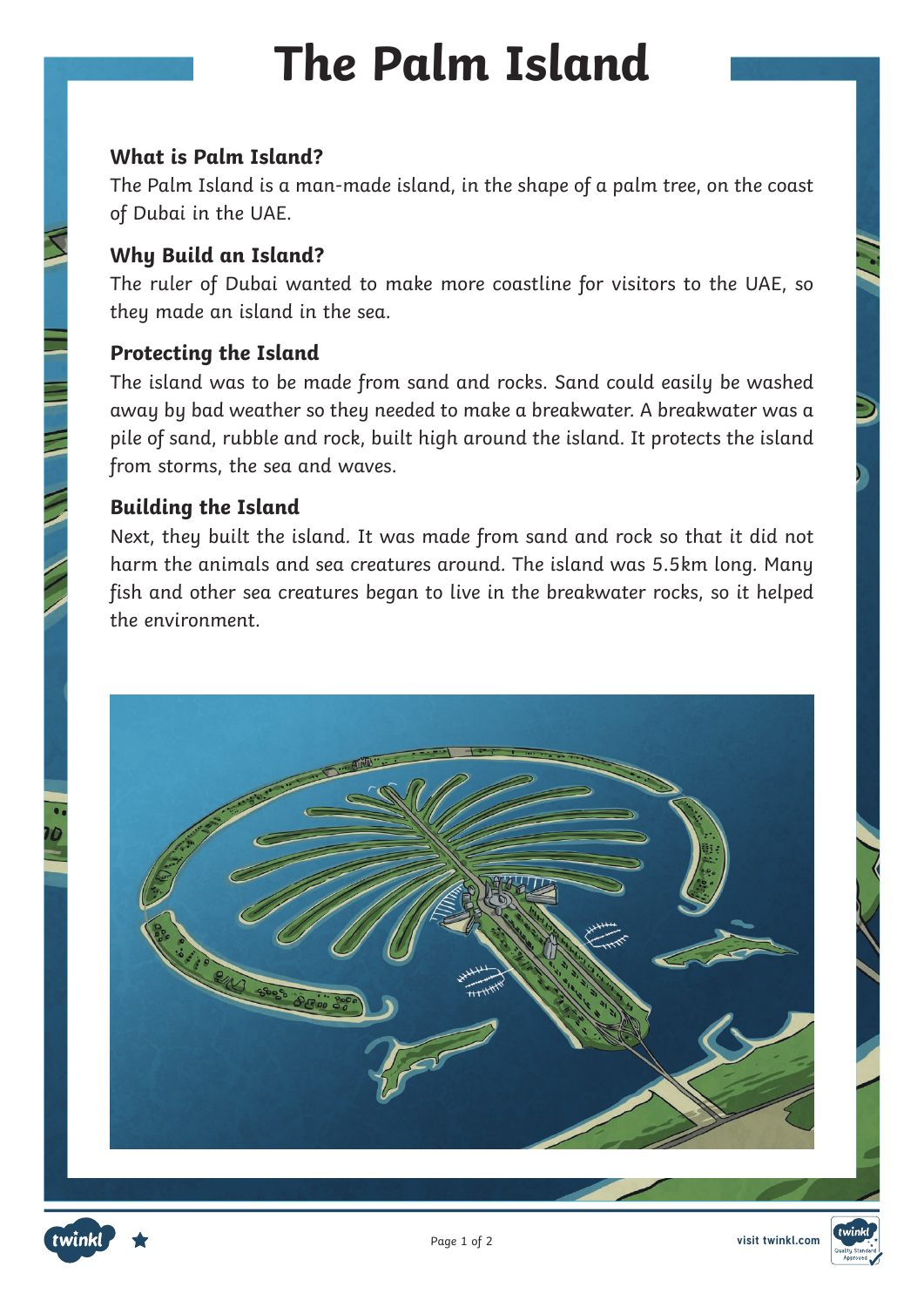# **Questions**

- 1. What shape was the island?
- 2. What materials did they use to make the island?
- 3. Why did they build an island?
- 4. Why did they need to make a breakwater?
- 5. How did the breakwater help the wildlife around the area?